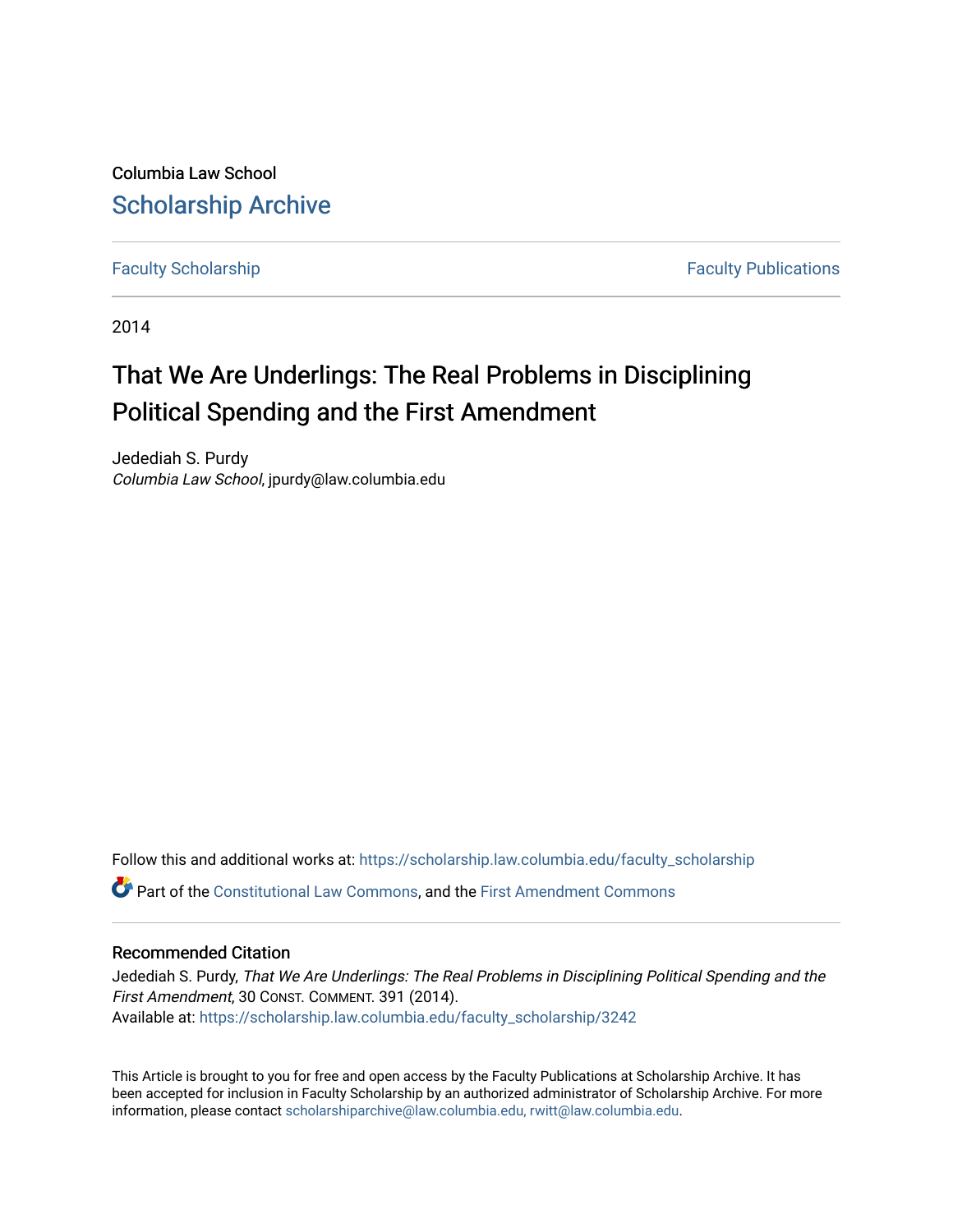# THAT WE ARE UNDERLINGS: THE REAL PROBLEMS IN DISCIPLINING POLITICAL SPENDING AND THE FIRST AMENDMENT

# *Jedediah Purdy*[∗](#page-1-0)

We're gathered at the intersection of professional reason and popular passion. The roughly two-thirds of Americans who have said they strongly oppose *Citizens United* <sup>[1](#page-1-1)</sup> don't have a theory of the First Amendment; [2](#page-1-2) they have a felt sense that the decision is an emblem of the political condition that unites Tea Partiers, Occupiers, and the Warren wing of the Democratic Party in shared disgust: the superior political influence and access of big business and great fortunes. This is the condition, or a subset of the condition, that Larry Lessig and Zephyr Teachout call corruption rightly understood: structural corruption that tethers the attention and loyalty of officials to the concerns of their financial patrons.<sup>[3](#page-1-3)</sup>

We're being asked to apply our special tools and questions conceptual coherence, doctrinal workability, alertness to unintended consequences, and clashing values—to a problem that popular passion has put on the agenda: we are discussing how, and how far, this popular sentiment can take constitutional form. On these questions I have little to add to what others have said on this panel and throughout the day. I think there is room in a sensible constitutional scheme to limit money's role in politics. I have no strong opinion about whether our doctrinal route should be an expanded conception of corruption, which starts from the

391

<span id="page-1-0"></span>Robinson O. Everett Professor Law, Duke University School of Law. Thanks to my co-panelist Larry Tribe and to David Grewal, Larry Lessig, and Zephyr Teachout for helping me to understand my thinking on this topic.

<sup>1.</sup> Citizens United v. FEC, 558 U.S. 310 (2010).

<span id="page-1-2"></span><span id="page-1-1"></span><sup>2.</sup> Dan Eggen, *Poll: Large Majority Opposes Supreme Court's Decision on Campaign Financing*, WASH. POST (Feb. 17, 2010, 4:38 PM), http://www.washingtonpost .com/wp-dyn/content/article/2010/02/17/AR2010021701151.html.

<span id="page-1-3"></span><sup>3</sup>*. See* ZEPHYR TEACHOUT, CORRUPTION IN AMERICA 276–90 (2014) (setting out an anti-corruption principle as the basis of campaign finance regulation); Lawrence Lessig, *Out-Posting Post*, *in* ROBERT C. POST, CITIZENS DIVIDED 97–105 (2014) (setting out a version of the anti-corruption principle).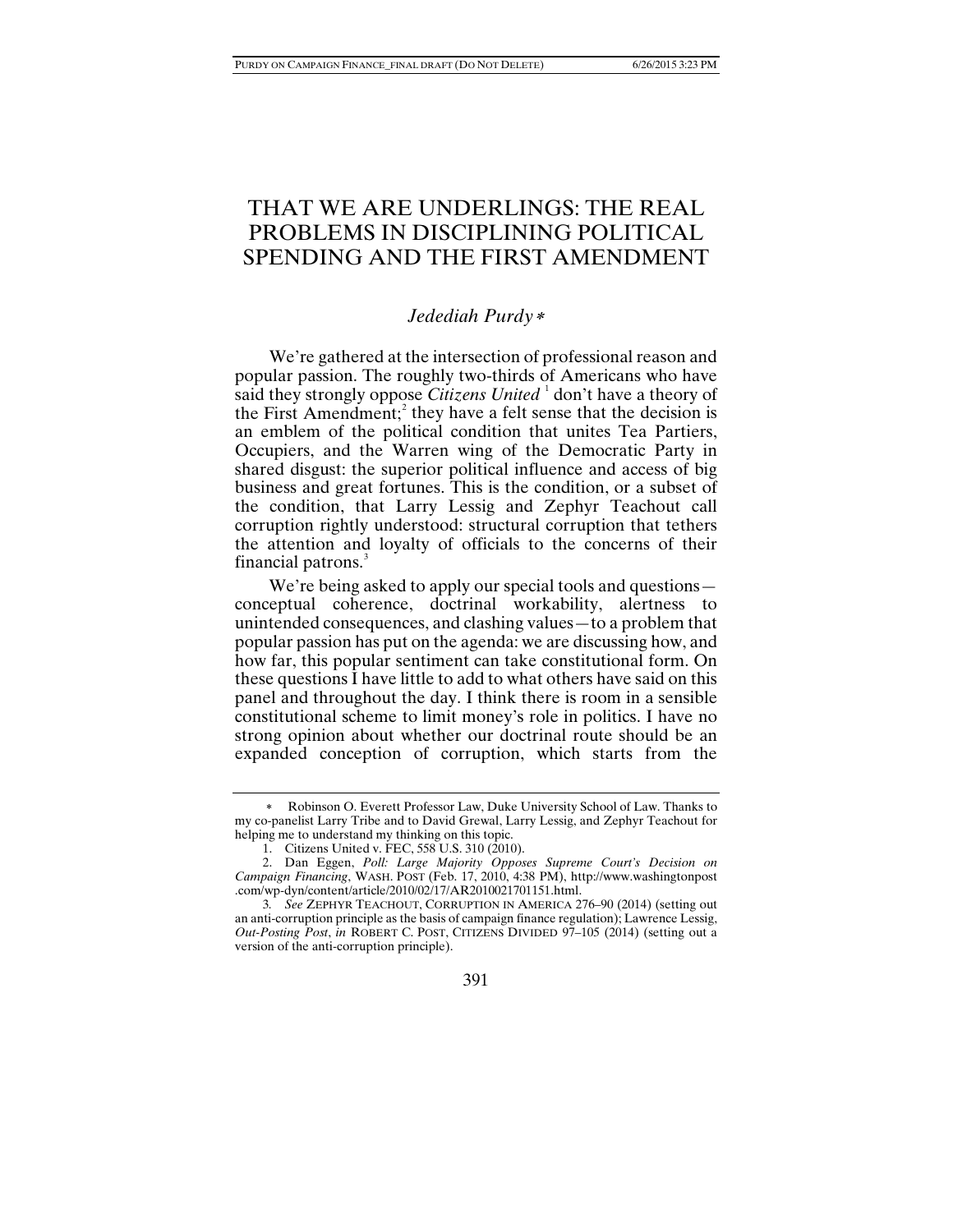Supreme Court's holding that preventing corruption or the appearance of corruption is the only government purpose that can justify restrictions on campaign spending;<sup>[4](#page-2-0)</sup> a revived idea of political equality, the notion that equal citizenship should put a limit on the disparity among different persons' political efficacy; or the idea that electoral integrity, maintaining the link between public opinion and political outcomes, is a value internal to the First Amendment and can justify limits on campaign expenditure. To my mind, these are all paths to the same goal, which is loosening the grip that private wealth now has on every stage of the political process.

I should stress, I am not sanguine about writing Congress a blank check to shape future elections, but I think the *Buckley*<sup>[5](#page-2-1)</sup> line of cases, as elaborated in *Citizens United* and *McConnell*, shows that if we apply the First Amendment's intense skepticism toward regulation too readily to campaign spending and donations, we write a blank check to those who write the checks. For them, unlike elected officials, there is no accountability to the public.

\*\*\*

It is tempting, on the doctrinal level, to assert that First Amendment law has arrived at an antimony—that because the "money is not speech" slogan is superficial and unconvincing, and discrimination among speakers is severely disfavored, there just is no way to get hold of the problem of money in politics generally (nor in the subset of corporate political spending). I have advanced this argument myself in a popular essay, and I am afraid it is true that it tracks the drift of First Amendment law since *Buckley v. Valeo.*<sup>[7](#page-2-3)</sup> It is also true that it tracks the deep connection between wealth and the power to exercise a potentially boundless right like speech, the same connection that leads the radical-left stance on campaign spending to be "no socialism, no democracy!"—that is, as long as wealth is highly unequal, political influence will be as well.<sup>[8](#page-2-4)</sup> In these respects, it has the charisma of

<span id="page-2-5"></span><sup>4</sup>*. Citizens United*, 558 U.S. at 313.

<sup>5.</sup> Buckley v. Valeo, 424 U.S. 1 (1976).

<sup>6.</sup> McConnell v. FEC, 540 U.S. 93 (2003).

<span id="page-2-3"></span><span id="page-2-2"></span><span id="page-2-1"></span><span id="page-2-0"></span><sup>7</sup>*. See* Jedediah Purdy, *Undo* Citizens United? *We'd Only Scratch the Surface*, THE DAILY BEAST (Nov. 12, 2014)[, http://www.thedailybeast.com/articles/2014/11/12/](http://www.thedailybeast.com/articles/2014/11/12/)

undo-citizens-united-we-d-only-scratch-the-surface.html; Buckley v. Valeo, 424 U.S. 1 (1976) (establishing strong First Amendment protection for campaign expenditures). 8*. See* Nathan J. Robinson, *Money Talks*, JACOBIN (Jan. 26, 2015)[, https://www.](https://www/)

<span id="page-2-4"></span>jacobinmag.com/2015/01/capitalism-democracy-citizens-united/ (arguing that "capitalism will always undermine the promise of democratic equality").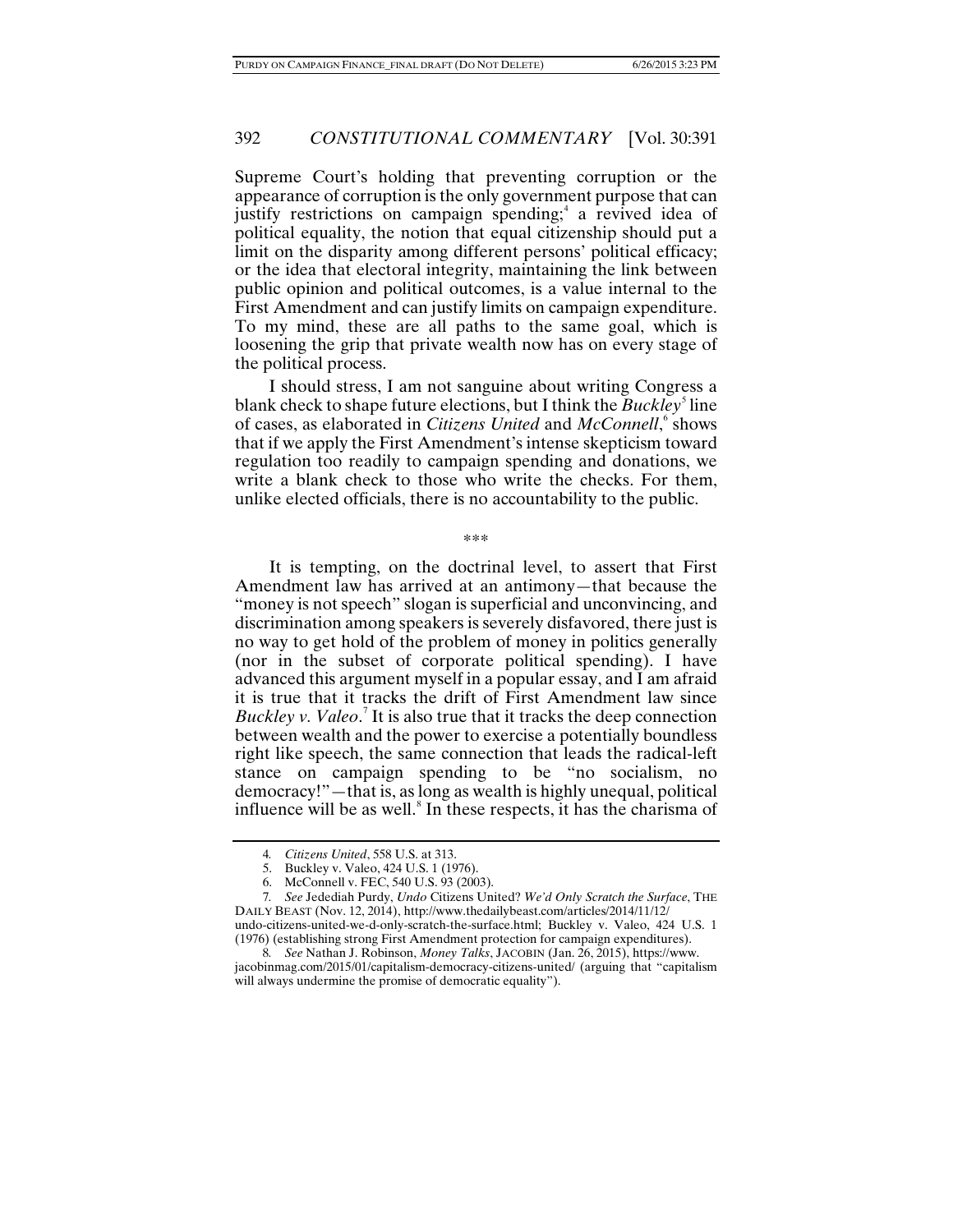a double-headed realism: it is hard-nosed about *what the law really is*, on the one hand, and, on the other, about *how the world really works*. Between these two, it exercises a considerable attraction.

But there is considerable space between these poles of pessimistic realism for the modest optimism of a meliorative liberalism. I am not convinced that there is anything in the logic of the social practices that the First Amendment regulates, or in the concept of speech, that requires the particular variety of monomaniacal rigor that Supreme Court majorities have been pursuing.

It seems to me that several concepts could do the doctrinal work that is needed here. We need not worry too much about whether it is structural corruption, a robust conception of citizenship, or a division between the sphere of opinion formation and that of self-governance (or at least popular feedback, on the more restrictive intepretation). Any of these terms might serve well enough to stand for a congeries of rules permitting regulation of electoral spending. If the will is there to pursue the aim, the doctrinal way will follow.

\*\*\*

I'd like to step back from the technical questions to consider their connection to the broader political moment. The advocates for constitutional reform in this area have something in common with the activists who helped spur the arguments for the individual right to keep and bear arms, which the Supreme Court identified in 2008, or the Commerce Clause arguments against the Obamacare individual mandate that won five votes in 2012. Their energy has to do with the special symbolic status of the Constitution, the way that Americans identify with almost axiomatically, so that  $(A)$  if the Constitution says it, it must be right; and (B) if it's right, the Constitution must say it. This politics works at the level of identity as well as interest and strategy: it speaks to the meaning people find in being Americans, and whether they feel the country has a place for them, and (closely related) whether they feel it is working or in crisis.

What is different about *this* constitutional ferment is that, unlike fights about Obamacare, gun control, abortion, affirmative action, marriage equality, and religious expression, it does not simply rework the country's partisan divides and identity politics into constitutional language. Activists are arguing for trans-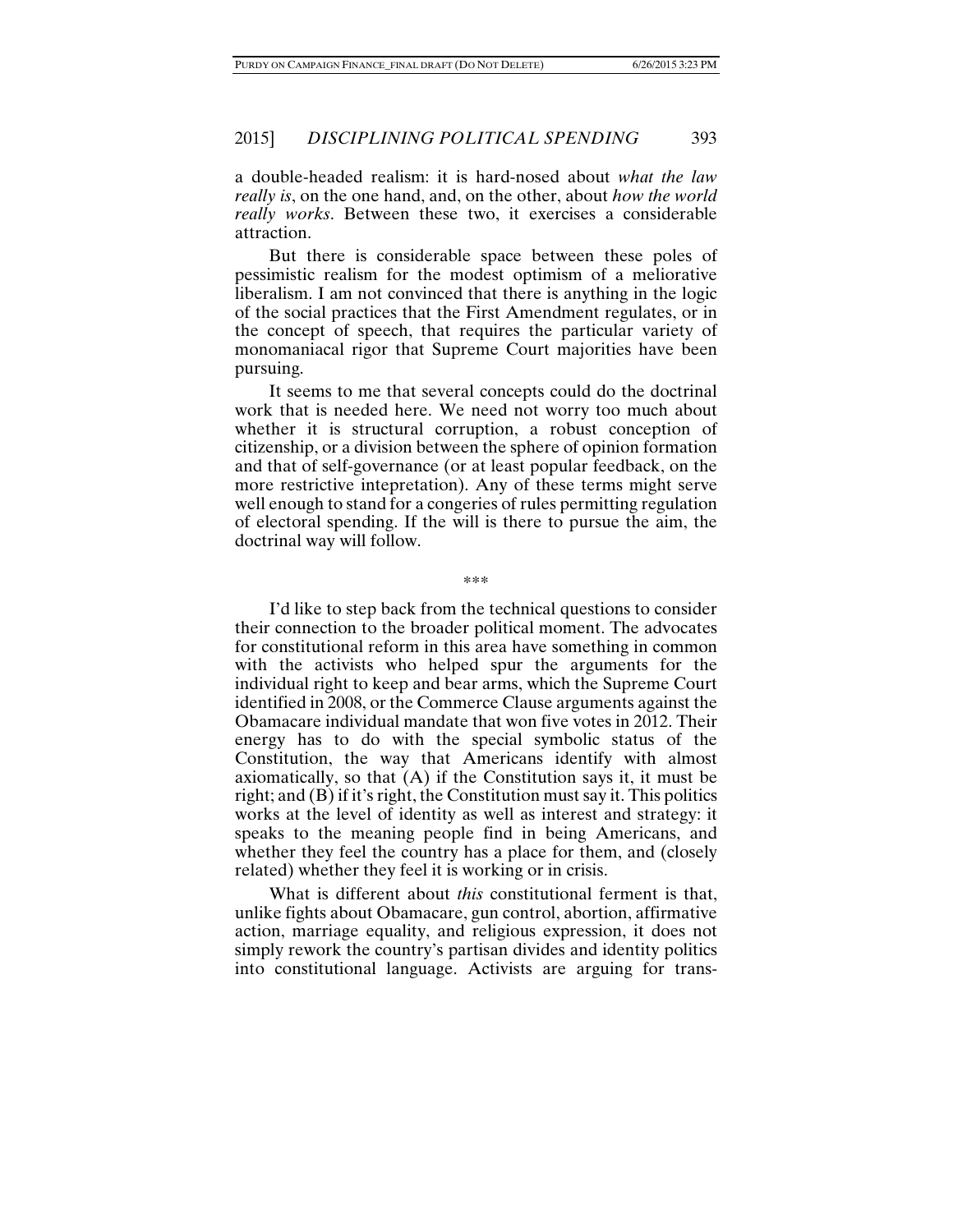partisan, trans-community, specifically civic constitutional value. Maybe more specifically, they are expressing their sense that *Citizens United* offends such a value. Because arguing about the Constitution is, in part, a way that we *constitute* ourselves as Americans, we should understand this ferment as an attempt to define, elevate, even create whatever constitutional commitment would be the opposite of *Citizens United*.

I do not think it will do to say that money is property, not speech. Regulating spending is not like saying that you can't put a sign on your car. Money is the universal means. You cannot deny people the use of the means to a right, then claim to take the right seriously.

But speech is *par excellence* the civil right that you can exercise in proportion to your willingness to pay. Unlike rights of privacy, equal protection, or due process, it has no natural boundaries inhering in the person who exercises it. It just gets bigger and bigger until you stop spending. One might say that buying guns is analogous, but the second hundred million dollars that you spend on speech is simultaneously effective with, and probably as effective as, the first hundred million. Not true of your millionth gun. Spending on speech is more akin to exercising the right to raise your own militia. (Of course, at some point the next million dollars makes little difference in a saturated media market, or in relation to other constraints, such as limited voter enthusiasm. The point is that only the wealthy can contribute to such saturation; the declining marginal effectiveness of political spending is a problem of the very rich.)

This wouldn't so much matter if speech did not trench so closely on elections and political power. I don't think anyone would doubt the constitutional right to spend your billions on Scientology pamphlets or radio stations broadcasting arguments against string theory.

But the way that political spending gives some people natural and artificial—a very big speech right and leaves others very small trenches on a countervailing civic value.It is—and I am being deliberately vague here, because I think the intuition people have is vague and various—something about citizenship.

Maybe it is the idea—rejected by the Supreme Court, but we are here to talk about overruling the Court—that, past a point, citizens must be the same size, that the one-person-one-vote principles expresses a commitment that touches on political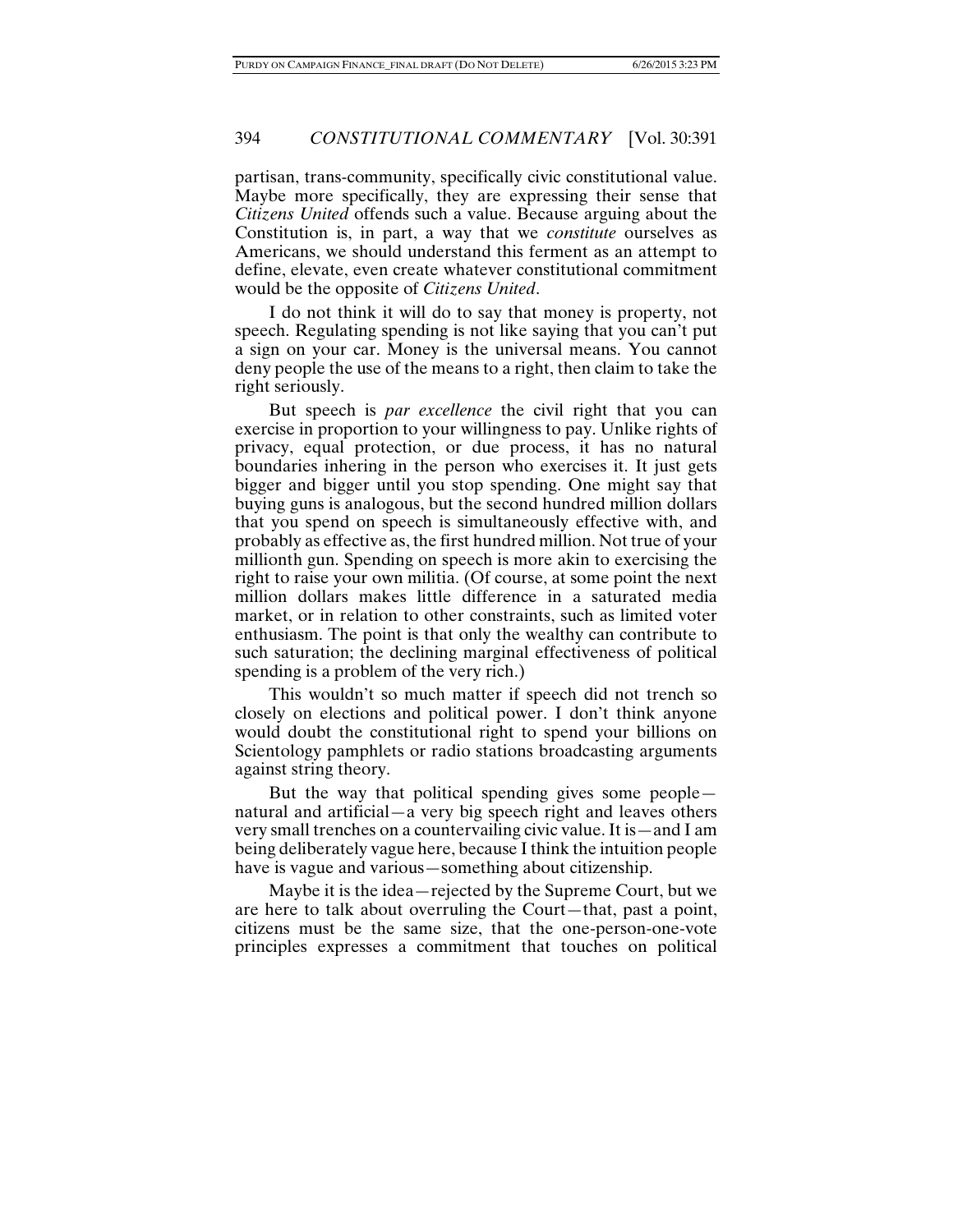speech, and should tug the doctrine away from its libertarian acceptance that some people have big speech, some people small.

Maybe it is the idea that citizenship is a quality of natural persons: that must be what we're getting at when we say that artificial persons don't have constitutional rights. Surely we don't think the government could strip corporate assets without due process because they don't belong to natural people. We mean they aren't part of the political community.

Maybe it is the idea—present in the language of corruption that, for voters and, especially, their representatives, there is a civic perspective that involves some idea of a common good, some effort to show equal concern and respect for every member of the community, and that excessive money in politics can (1) turn representatives' attention and loyalty away from these general and inclusive perspectives to the narrower business of negotiating patronage; and (2) post-*Citizens United*, gives potentially great influence to entities whose legally ordained purpose is a narrow version of self-interest.

*Citizens United* has become a symbolic stand-in for the general perception that politicians are unresponsive, that entrenched interests have too much power, that elections change nothing. As Debbie Hellman has shown with respect to the concept of corruption, once you try to turn these perceptions and feelings into an account of a constitutionally valid purpose, you need to articulate a positive idea of its opposite: an appropriately civic form of politics and government.[9](#page-5-0) That is hard to do conceptually, and probably politically as well: to begin with, Tea Party libertarians may like stripping corporate personhood of constitutional significance, but they are much less likely to go along with further-reaching restrictions on spending, because they tend to like wealthy individuals (just not collections of them under the corporate form) and because of the intensity of their mistrust of legislation. This is only the simplest example of the difficulty of forging this civic movement into even the beginning of a coherent view of how American democracy should look, as opposed to the present overlapping consensus that it looks like death warmed over.

<span id="page-5-0"></span><sup>9.</sup> *See* Deborah Hellman, *Defining Corruption and Constitutionalizing Democracy*, 111 MICH. L. REV. 1385 (2013) (so arguing).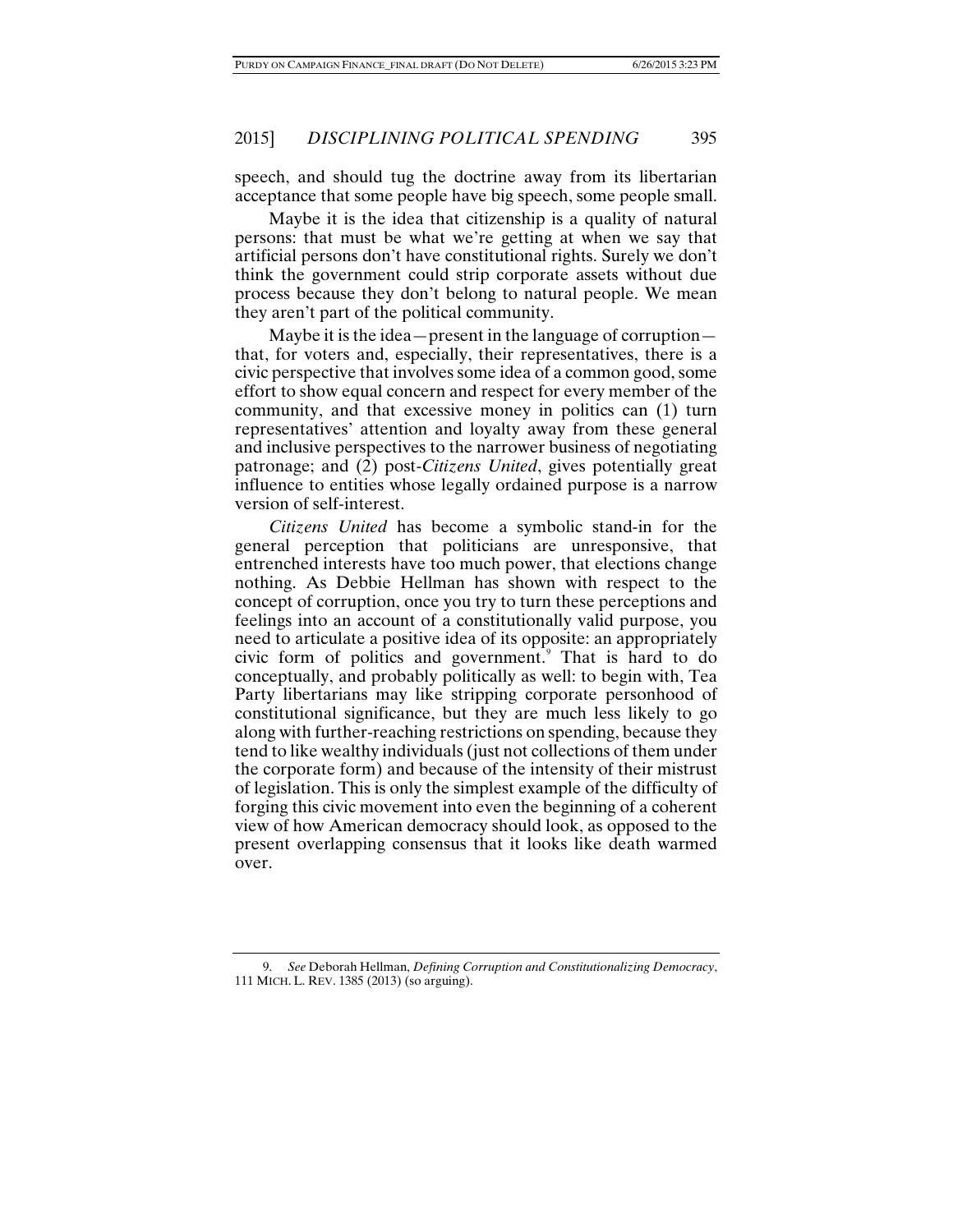#### \*\*\*

<span id="page-6-0"></span>One position that is tempting here is a radical one that simply insists that civic equality will be a chimera until economic equality approaches reality. This is the position that Walter Lippmann called the "socialist" stance already in his 1930 *The Phantom Public*, where he conceded that "[n]o serious student . . . would dispute that socialist premise which asserts that the weight of influence on society exercised by an individual is more nearly related to the character of his property than to his abstract legal citizenship."[10](#page-6-1) As Lippmann acknowledged, this position has the appeal of grasping the nettle: the "socialist" point is made less frequently and less loudly, and by less respectable voices, than its empirical force would seem to require in a country that one influential quantitative study recently found highly unequal in the distribution of political influence.<sup>[11](#page-6-2)</sup> This fact, in turn, implies a harsh grim judgment on the boundaries of "respectable" speech about speech. One of the refreshing things about the expansion of political discourse in the last half-decade is that one can, again, hear Lippmann's "socialist" point made in avowedly socialist and widely read, if not exactly respectable, publications.<sup>1</sup>

What is less clear is whether the new new left of Brooklyn Marxists is any closer than Lippmann's contemporaries were to resolving the problem that he set for them: to explain how subjecting more of the economy to ongoing political oversight could produce tolerable economic governance.[13](#page-6-4) More basically, he denied that there was reason to believe that democratic decisions would become informed and competent simply by virtue of removing unequal economic power from the equation. Such an idea, he insisted, must rest on "the mystical fallacy of democracy, that the people, all of them, are competent" if only their remit were greatly expanded.<sup>[14](#page-6-5)</sup>

The point here is that, for all the appeal that calling for *real*, i.e., material equality instead of the equal liberty of rich and poor alike to make million-dollar campaign donations, part of the reason the Supreme Court is not committed to deepening the

<sup>10.</sup> WALTER LIPPMANN, THE PHANTOM PUBLIC 37 (1930).

<span id="page-6-5"></span><span id="page-6-4"></span><span id="page-6-3"></span><span id="page-6-2"></span><span id="page-6-1"></span><sup>11</sup>*. See* Martin Gilens & Benjamin I. Page, *Testing Theories of American Politics: Elites, Interest Groups, and Average Citizens*, 12 PERSP. ON POL. 564, 576–77 (concluding that "the majority does *not* rule) (emphasis original) and "America's claims to being a democratic society are seriously threatened").

<sup>12</sup>*. See* Robinson, *supra* not[e 8.](#page-2-5)

<sup>13.</sup> LIPPMANN, *supra* not[e 10](#page-6-0) at 37–38.

<sup>14</sup>*. Id.* at 38.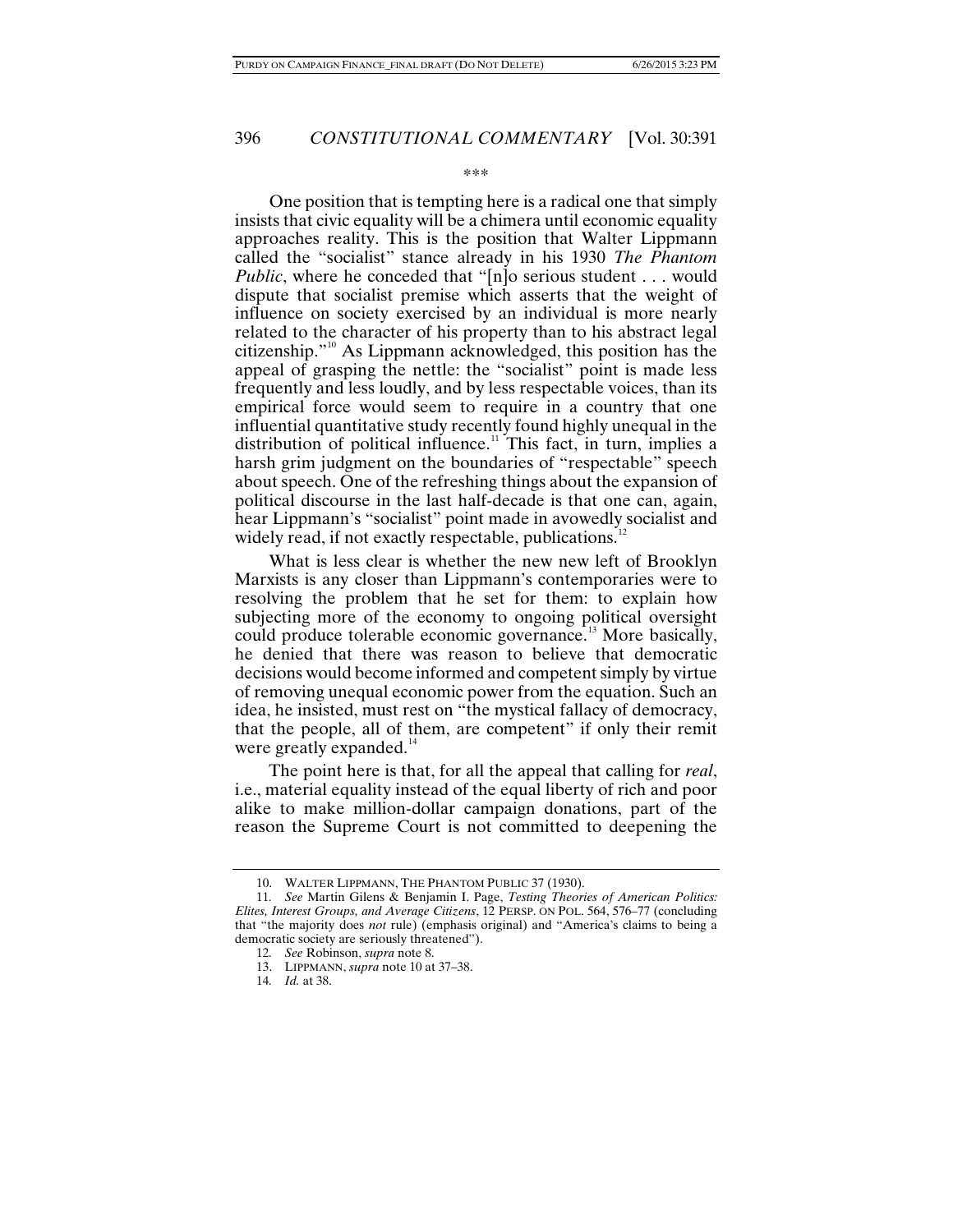democratization of American life is that a majority of the Justices, like Lippmann, seem to think that we have all the democracy we need. Moreover, they seem to agree with him that the democracy we have forms an articulate and devastating judgment on democracy as such. The democracy we have, that is, proves by its inadequacy that it is all the democracy we need.

There is an old criticism of democracy, well expressed in James Madison's *Federalist* No. 10, to the effect that majorities tend to be actuated by motives of greed (often enough for other people's things) and fanaticism (often of the religious variety, but ideological too)—Madison might have considered an "improper or wicked project" such as "[a] rage for . . . an equal division of property" a blend of the two evils.<sup>[15](#page-7-0)</sup> It has often been combined with a view the conservative economist Joseph Schumpeter influentially expressed: that, while judgment tends to be eminently rational in economic matters that affect one's self, political judgment is a domain of fantasy, projective speculation, and emotionally driven illogic. When Justices Kennedy and Scalia express their impatience with campaign-finance regulation and, by contrast, praise the importance of the economic interests represented by corporate donations, there is a subtext about whose voice matters: the industrious and rational (to borrow a phrase from John Locke), that is, the businessmen. The Justices are not alone in this attitude.

\*\*\*

The solution that Robert Post offers in his Tanner lectures (published as *Citizens Divided*) has its roots in a compromise position that Lippmann, Schumpeter, and others developed earlier, with various inflections. Post distinguishes between what we might call the *discursive* sphere of public-opinion formation, where strict scrutiny of speech and spending regulations is merited and no voice should ever be muted, and the *decisive* sphere of elections, where authoritative decisions must be taken through mediated majoritarianism. In the latter sphere, Post argues, we can understand the state as playing a special and appropriate administrative function to serve the [compelling] interest of electoral integrity. By "electoral integrity," Post means nothing so robust as equal influence on decisions, but a rather unspecific public confidence that political institutions and processes

<span id="page-7-0"></span><sup>15.</sup> THE FEDERALIST NO. 10 (James Madison).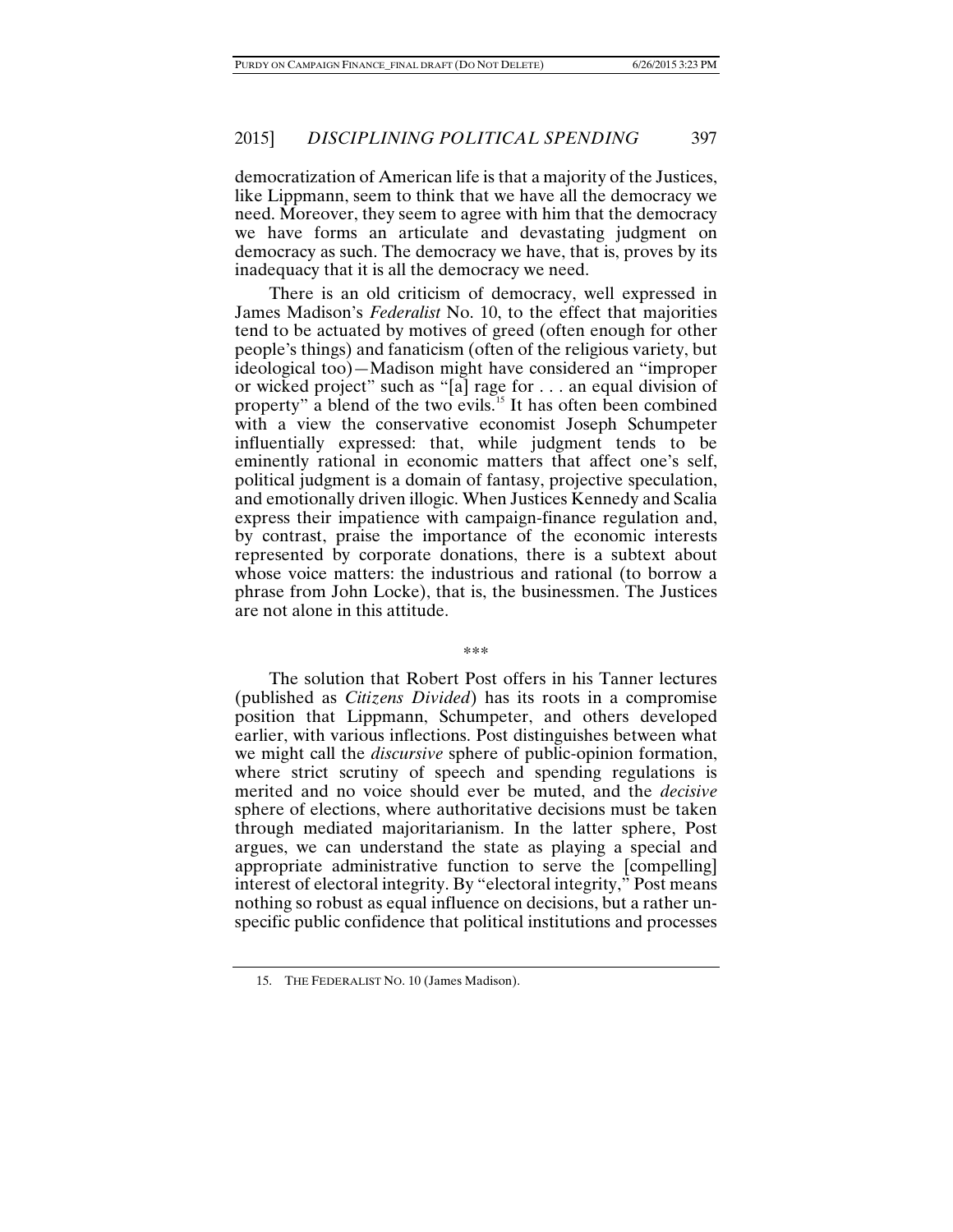are responsive to public opinion. The basis for limiting spending within the domain of electoral decision is to head off public perceptions that governance has broken free of public accountability and now answers only to its financiers.

This restricted specification of the democratic function goes back to Lippmann and Schumpeter, for whom the purpose of elections was to rotate elites through office, provide a brake between state power and the organs and individuals of the broader society, and resolve certain questions that arrived at loggerheads within the usual mechanisms of elite governance. The elevation of the discursive aspect of democracy, which is present in John Dewey, Jurgen Habermas, and Post's own work on constitutional politics, represents a kind of compromise formation between idealism about the self-rule of equal citizens and cynicism about the competence of actually existing (or actually feasible) democracy.<sup>[16](#page-8-0)</sup> If the sovereign function of collective selfrule must be restricted, at least the discursive activity of the polity can roam free. And in discourse, Post argues, there is no contradiction between equal citizenship and unequal economic capacity: if we are arguing about string theory, drug policy, or the advisability of humanitarian intervention, every checking account may do its best. There is no normative weight to the thought that each natural person should be equally able to influence the opinions of others. In a peculiar sense, it is precisely because public-opinion formation is assigned no governance tasks—that it has no responsibility, makes nothing happen, as W.H. Auden wrote of poetry (nothing directly traceable to it, anyway), that it is plausible to say that complete liberty and effective equality are mutually consistent in this sphere.

But even this is not really satisfactory in the face of massive inequality and vast fortunes. Public opinion emerges, not from a mysterious (if not "mystical") discursive soup, but rather from a definite discursive *ecology*, in which ideas have characteristic points of origin, channels of disseminations, ranks in status or other attractive or repellent characteristics, and so forth. Attitudes and assumptions, the obvious and the unthinkable, can get locked in, and they can get disrupted. The political economy of a polity is also an opinion economy, or ecology, favoring certain species of ideas (or certain classes of originators and disseminators of ideas).

<span id="page-8-0"></span><sup>16</sup>*. See* JOHN DEWEY, THE PUBLIC AND ITS PROBLEMS (1927); JURGEN HABERMAS, BETWEEN FACTS AND NORMS (William Rehg trans., 1996).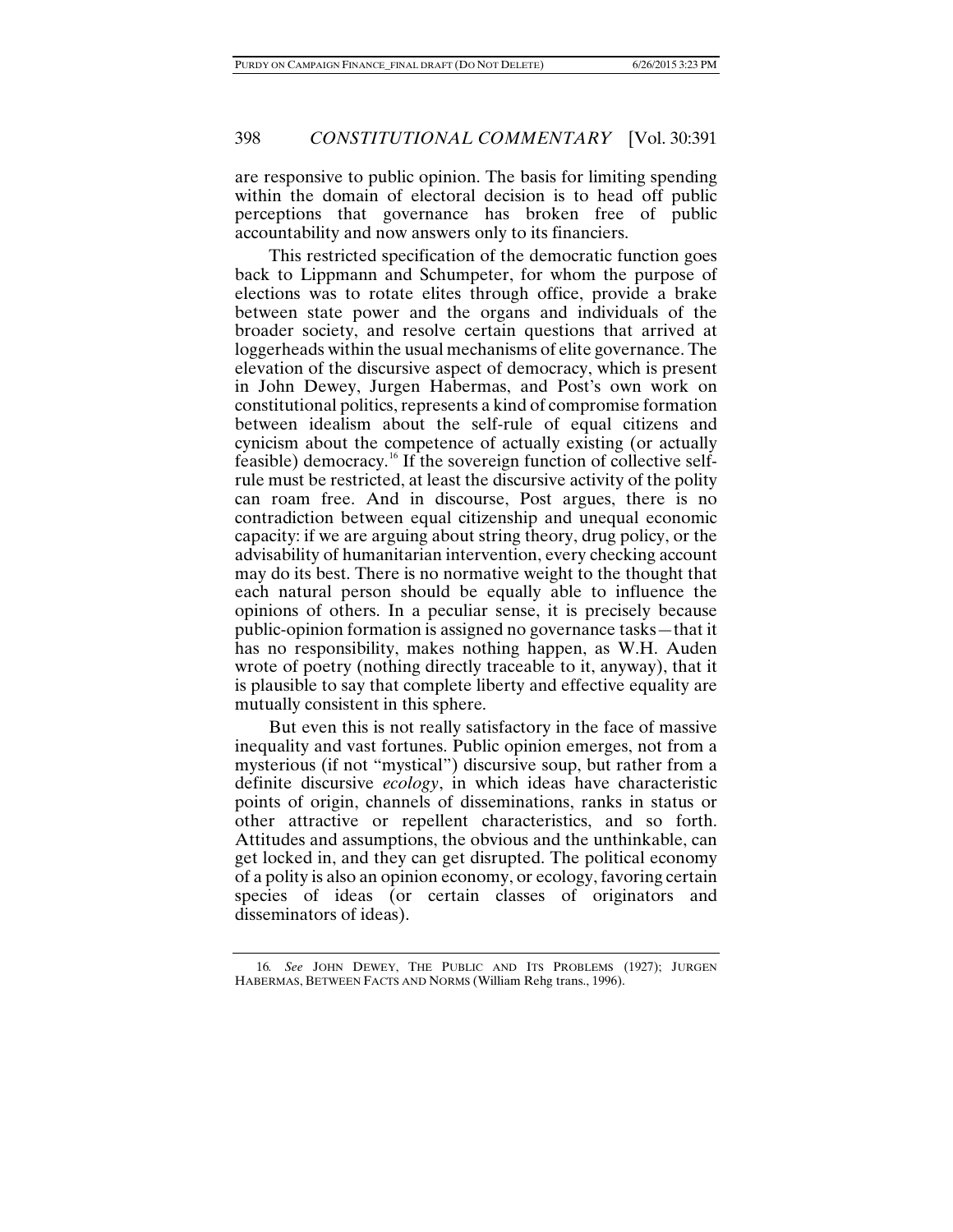Inasmuch as the content of public opinion determines (and in some sense just *is*) the standard of legitimacy that elections enforce, the role of money in setting up think tanks, advocacy groups, media empires, and so forth, shapes the substance of public opinion in ways that precede money's role in elections. If it is sensible for the public to doubt the "integrity" of elections in which money exercises too much influence (whatever exactly "too much" turns out to mean), it does not seem a confusion to be worried also about money's influence on the formation of opinion in the broader institutional ecology. Indeed, while no one would call culture an "administrative" domain of the state, as Post proposes to do for elections, there is certainly a plausible case to be made for the importance of fostering diverse and, especially, heterodox voices within a country's various battles of intellectual and cultural opinion. (No less a civil libertarian than John Stuart Mill insisted on the necessity of confrontation with unwelcome, marginal, and surprising ideas for the development of opinion, though he said little about the institutional setting in which this should take place.<sup>17</sup>) The means of pursuing this goal may include antitrust regulation in media, net neutrality rules, public media, subsidies in art and culture (whose relative independence from majoritarian pressures is obviously important if they are to foster counter-majoritarian opinion), tax policy that limits the power of great wealth to convert itself advantageously into advocacy nonprofits, and generous funding of independent public universities. Direct limits on spending in opinion formation would be clunky and smack of illiberalism, and the country is better off treating them as presumptively unconstitutional; but it is also possible to imagine various of the policies listed in the last sentence, at least in certain versions, coming under attack under the newly expansive anti-regulatory First Amendment.<sup>[18](#page-9-1)</sup> As structural contours channeling the flow of money in public-opinion formation, such regulation should be presumptively legitimate, even though they do not address the special domain of elections but rather the "upstream" activity of opinion formation.

\*\*\*

To my mind, the harder question is whether the diffuse sense that *Citizens United* stands for an anti-democratic, anti-civic

<sup>17</sup>*. See* JOHN STUART MILL, ON LIBERTY (1859).

<span id="page-9-1"></span><span id="page-9-0"></span><sup>18</sup>*. See* Jedediah Purdy, *Neoliberal Constitutionalism: Lochnerism for a New Economy*, 77 LAW & CONTEMP. PROBS. 195 (2014) (so arguing).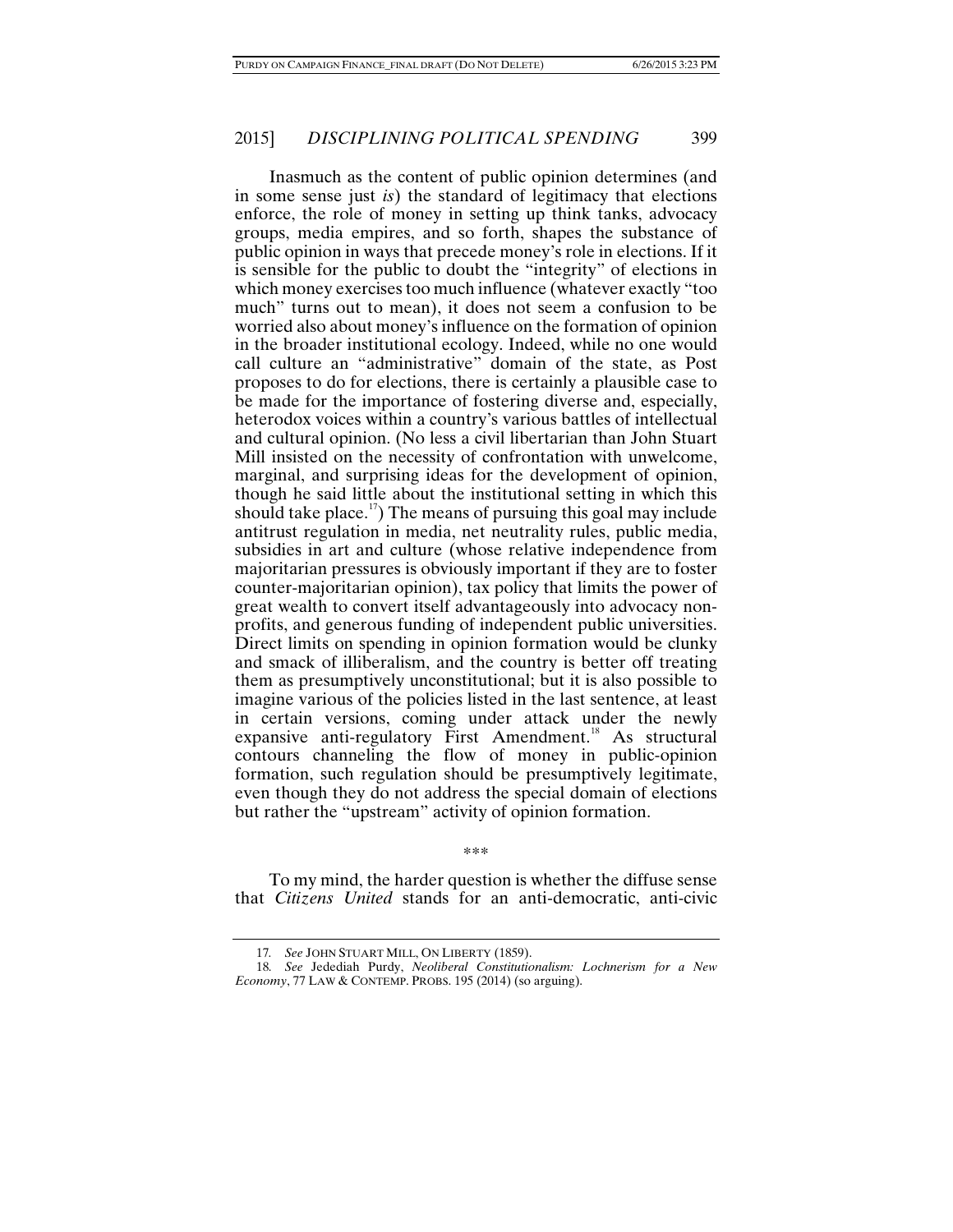tendency in American law and life can produce the kind of popular-constitutional energy that could power whatever doctrinal formula might come to name the power to regulate electoral spending. Whether we imagine that politics as a focusing and decisive constitutional moment of the kind Bruce Ackerman has theorized or as the more diffuse and contingent work of movements and rhetoricians that Robert Post and Reva Siegel have explored, it is noteworthy that some of the most capable and ambitious scholars to engage the problem of money in politics have moved to put at least one foot in movement-building.<sup>[19](#page-10-0)</sup> I think of Larry Lessig, who at the time that I revised this Essay had recently led a band of anti-*Citizens United* marchers on a chilly pilgrimage through New Hampshire, and of Zephyr Teachout, who (with her running mate Professor Tim Wu) in 2014 made an astonishingly effective primary challenge to New York's sitting governor in the Democratic primary. This is unusual, to say the least: scholars may align themselves with movements—many in human rights and environmental law do so quite organically; but to put one's shoulder to the wheel of creation is another thing. Does it say anything about the politics we are waiting for that we are either waiting or, among the bold, going out to try to make it? Why, in other words, has it not arisen spontaneously in a more definite and effective form?

I can't even speculate on this question with any institutional or historical refinement, but I can offer a few stray thoughts about the inhibitions such a politics faces in this cultural moment. For one, this is a time of political mistrust and disgust: toward all three branches of government and toward partisans on the other side of the aisle.[20](#page-10-1) It is a heyday for mobilizing sentiment *against* some source of grievance: Obamacare, the Iraq war, *Citizens United*. It is a harder time for generating enough agenda overlap, confidence in institutions, and capacity for compromise to agree on new ground rules for something as basic to democracy as campaign finance. Every issue that becomes politically salient tends to become partisan, often in ways that have more to do with imputed

<span id="page-10-0"></span><sup>19</sup>*. See* BRUCE ACKERMAN, 1 WE THE PEOPLE (setting out theory of constitutional moments); Robert C. Post & Reva B. Siegel*, Democratic Constitutionalism*, *in* THE CONSTITUTION IN 2020, at 25–34 (Jack M. Balkin & Reva B. Siegel eds., 2009).

<span id="page-10-1"></span><sup>20</sup>*. See Public Trust in Government: 1958–2014*, PEW RESEARCH CENTER (Nov. 13, 2014), http://www.people-press.org/2014/11/13/public-trust-in-government/ (finding that "trust in the government remains near historic lows"); *Political Polarization in the American Public: Growing Partisan Antipathy*, PEW RESEARCH CENTER (June 12, 2014), http://www.people-press.org/2014/06/12/section-2-growing-partisan-antipathy/ (reporting "a rising tide of mutual antipathy" between members of the major parties).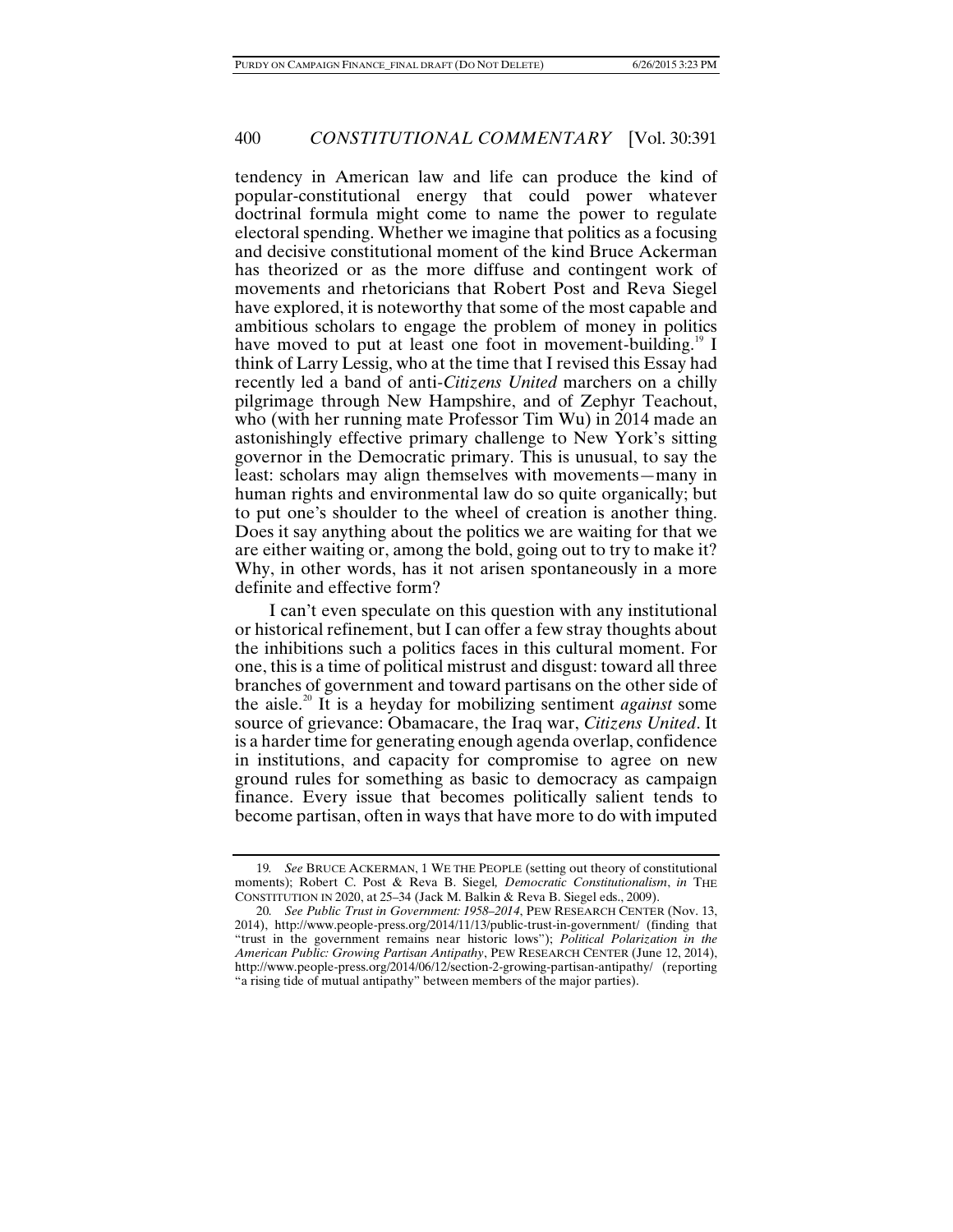cultural meaning than with any more concrete merits: consider climate change, on its face a scientific and technical problem of overarching public concern, in practice a partisan lightning-rod and point of catechisms, left and right. $^{21}$  $^{21}$  $^{21}$  This could only go double for a measure that laid the ground rules for pursuit of political power, as campaign finance law does. The shoals of suspicion and dissension should be expected to claim many worthy vessels here.

That first concern has to do with partisanship—which is a perfectly legitimate, even important attitude, but which has a particular unconstructive cast just now, tending to distort the merits of even the most concrete questions and erode confidence in institutions that simply must be able to take authoritative decisions if issues such as campaign finance regulation are to be resolved. The current partisanship, then, basically impedes the capacity for governance, and that is what makes it a threat to any prospect of progress on the challenges we are discussing here.

The second concern I want to raise is even more diffuse, but I think that it names a real thing nonetheless. It is the cultural cachet, even hegemony, of a certain kind of economistic thinking, which identifies economic rationality with rationality as such. Americans live in an economic order that tells us, in a hundred daily ways, that that all choice is consumer choice, all efforts and relationships are investment, and that democracy is just a subset of the market. We see one symptom of this in the *Citizens United* opinion, where Justice Kennedy treats voting as a rational consumer choice (as it would be modeled by the most unworldly of pre-behavioralist economists), which supports his astonishing conclusion that more campaign spending just provides more information to voters, and is in fact a tribute to voters' power and reason. But it is a more broadly shared attitude, and its effect is to erode any distinction between the specifically civic, would-be egalitarian domain of electoral decision and the pursuit of selfinterest (material and ideological) in the free-for-all marketplace of ideas, where money and manipulation are the instruments of persuasion. This economistic attitude fosters the suspicion that civic language is just a sententious name for one's own interests and the views one happens to hold. This suspicion must be partly true even under the best of circumstances, which is precisely why

<span id="page-11-0"></span><sup>21</sup>*. See*, *e.g.*, Dan Kahan, *What You "Believe" Bbout Climate Change Doesn't Reflect What You Know; It Expresses \*Who You Are\**, CULTURAL COGNITION PROJECT (Apr. 23, 2014), http://www.culturalcognition.net/blog/2014/4/23/what-you-believe-about-clim ate-change-doesnt-reflect-what-yo.html.